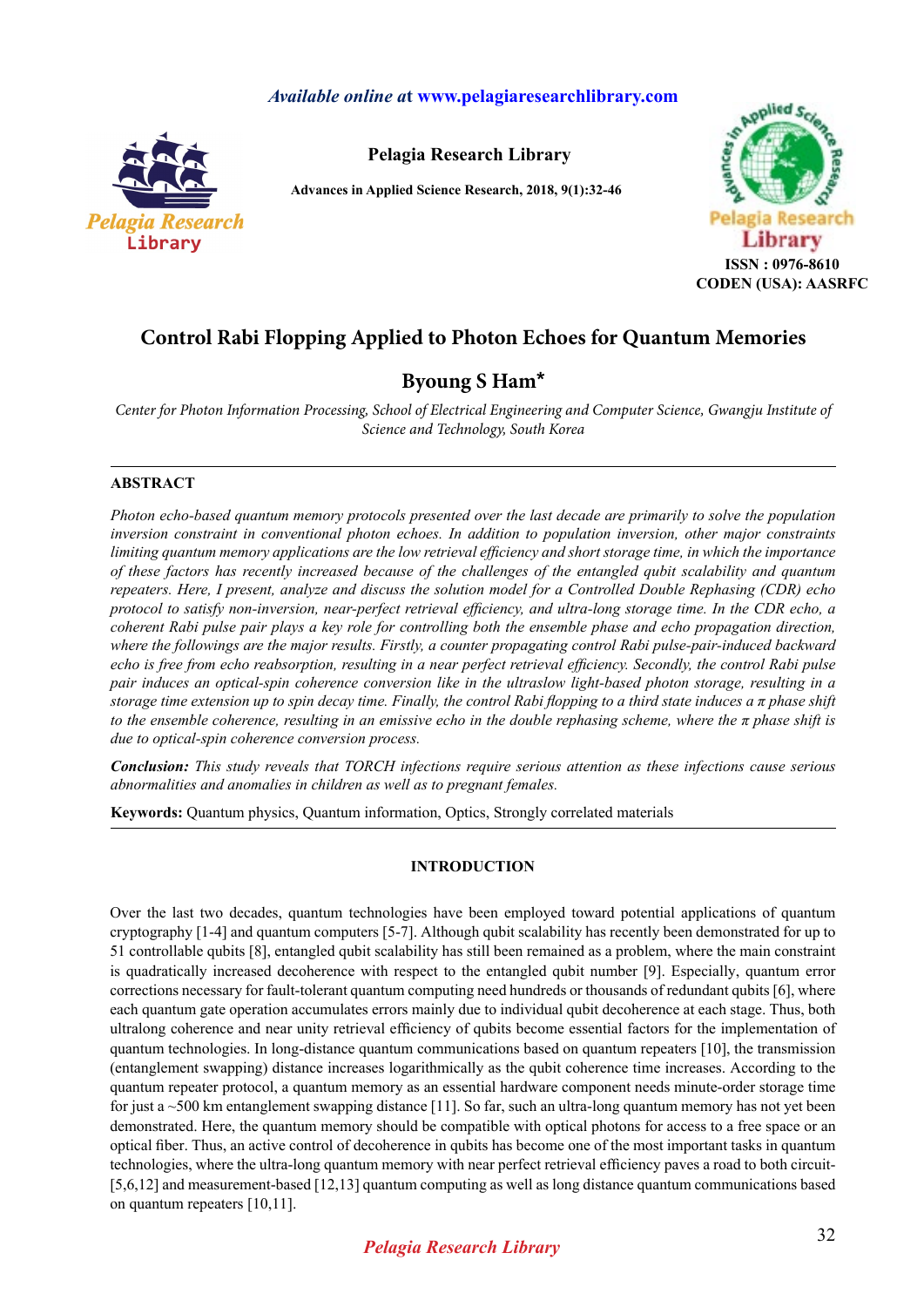In light-matter interactions, light absorption strongly depends on the interaction cross section in the matter, where an ensemble has the benefit of a large cross section compared with a single atom, eliminating the use of an optical cavity [14]. In general, an ensemble whose broadening is inhomogeneous has a fundamental defect of ultrafast decoherence, preventing its use as a qubit. Photon echoes turn this defect into a benefit via a rephasing process, where rephasing is a reversible coherence evolution process activated by an optical  $\pi$  pulse [15]. This makes the photon echo effective in quantum information processing with both wide bandwidth and multimode functionality. This π pulse-induced reversible coherence evolution, however, results in population inversion, preventing photon echoes from quantum memory applications due to potential quantum noises by a spontaneous or stimulated emission process. Thus, modified photon echo schemes have been sought over the last decade for the use of the multimode and wide bandwidth functionality for quantum memories [16-30]. Here, the photon echo is simply a retrieved coherence burst of the initially excited coherence in the matter by a (quantum) light pulse. In modified photon echo methods such as Controlled Reversible Inhomogeneous Broadening (CRIB) [16,17], gradient echoes [18-21] and atomic frequency comb (AFC) echoes [22-26], population inversion has been removed by not using the  $\pi$  optical pulse [17]. However, Doppler shifts [16], spectral tailoring [18] or a long AFC preparation time [22] makes the system inefficient or impractical. To keep all benefits of photon echoes, quantum coherence control has recently been adapted for an ensemble phase control, especially for extending the photon storage time up to spin population relaxation time,  $T_1$  [27-30].

Double Rephasing (DR) in photon echoes offers the inherent benefit of having no population inversion. However, the coherence of the second DR echo becomes absorptive and thus impractical unless the echo phase is controlled to be extracted from the optically dense medium [31-33]. Therefore, the first DR echo must be erased or silenced; otherwise it affects the second echo due to coherence retrieval of the ensemble [31]. Here, it should be noted that recently observed DR echoes [31-33] violate the relation between absorptive coherence and echo emission, where echo emission is simply due to coherence leakage by Gaussian light pulses spread out over the transverse spatial domain [34].

To solve absorptive coherence in DR echoes [31-33], quantum coherence control in a three-level system has been adapted [28-30]. In a three-level system, resonant Raman pulse excited two-photon (spin) coherence results in a π/2 phase shift with respect to the optical coherence [35]. This quarter wave relation induced by a control Rabi pulse is the origin of the ensemble phase control, which is the novelty of the present paper. Although stop-light experiments have been intensively studied for quantum memories in the 2000s [36-38], the phase shift in the coherence transfer between optical and spin states has not drawn much attention because there is no need for spin rephasing in cold atoms [36] or atomic vapors [37]. Spin inhomogeneity, however, is a critical matter for rephasing in solids, where the optical phase matching condition for stop light recovery cannot be met without it [38]. In the present paper, a new quantum memory protocol of controlled double rephasing (CDR) photon echoes is introduced, analyzed, and discussed for collective atom phase control in a solid ensemble for practical quantum information applications. For this, various modified photon echo schemes are reviewed, compared with each other, and discussed regarding the basic mechanisms, including ensemble phase control.

In Section A, both conventional photon echo and the first modified photon echo, i.e., CRIB are reviewed to elucidate the fundamental physics of coherent transients, where in CRIB the rephasing is accomplished by opposite Doppler shift-induced ensemble phase shift, resulting in no population inversion. In Section B, the origin of the ensemble phase shift by control Rabi flopping in a three-level system is analyzed and discussed, revealing the fundamental physics of coherence control in an ensemble. In Section C, the DR echo scheme is analyzed regarding ensemble phase evolutions, and its impracticality based on absorptive echoes is discussed; some related DR echo techniques are criticized as well. In Section D, one example of the dc Stark echo protocol in the modified DR echoes is analyzed and discussed in terms of the silencing mechanism of the first echo. In Section E, the CDR echo scheme is introduced, analyzed and discussed for the atom phase control, resulting in a near perfect, and ultra-long, multimode quantum memory protocol. For these, a full numerical approach is adapted to continuously trace individual atom phase evolutions in light-matter interactions. In addition to the detailed numerical calculations, intuitive analytical solutions are also sought using a simple phase evolution process obtained by the interaction Hamiltonian approach. For the atom phase control in CDR echoes, control Rabi flopping becomes the most important aspect of coherence control, satisfying both ultra-long storage and near perfect retrieval efficiency.

### **METHODS: NUMERICAL CALCULATIONS**

For the numerical calculations presented in all figures, all decay rates are set to zero for clear visualization of individual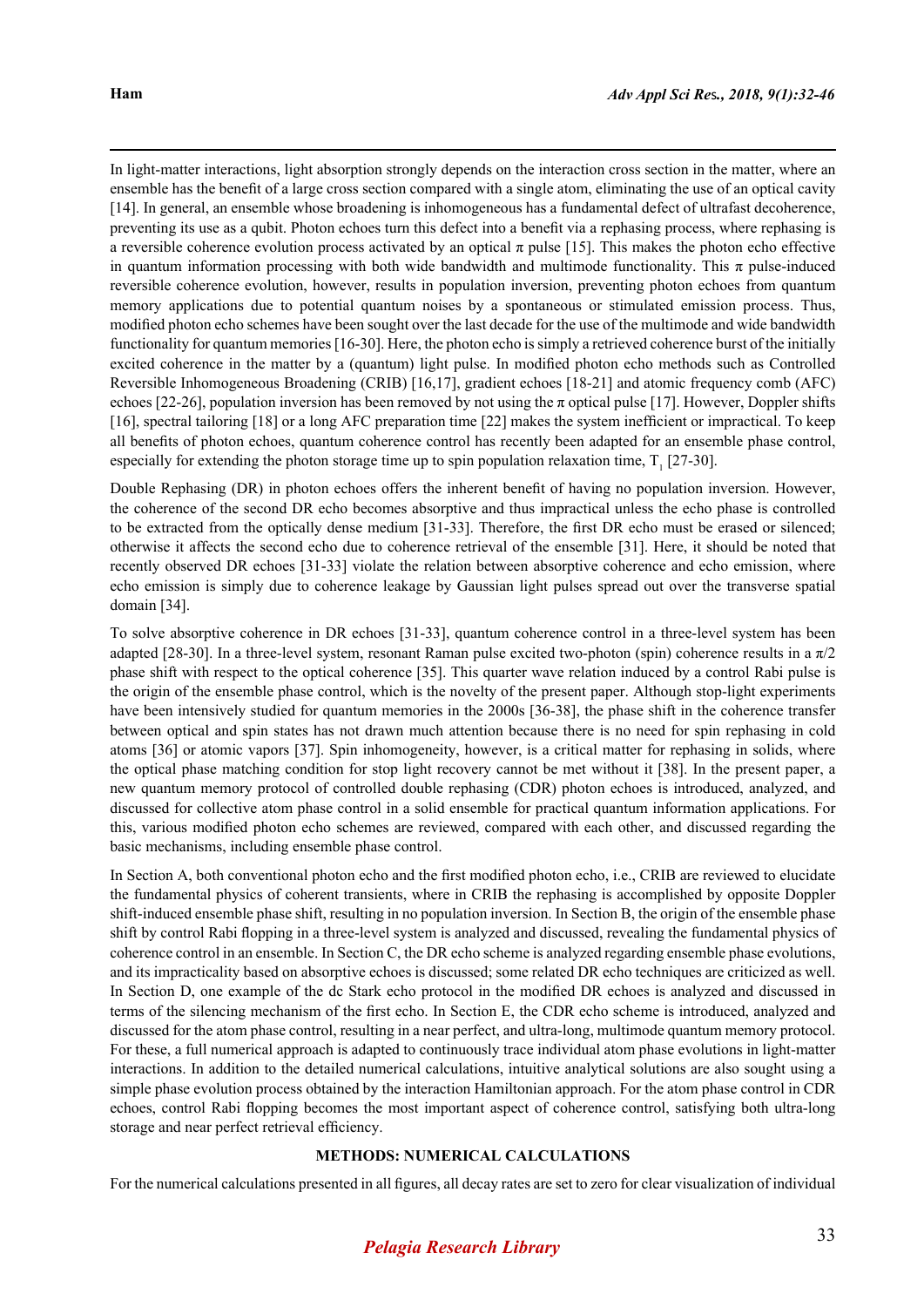atom-phase evolutions. The density matrix approach is powerful in dealing with an ensemble medium for light-matter interactions, especially when continuously tracing the coherence evolutions of individual atoms. Thus, the phase evolutions can be clearly visualized for (modified) photon echoes, including CDR echoes. For the analytic approach, the simple phase term of each atom under a rotating wave approximation in the interaction Hamiltonian is used to show how each atom's phase evolves in the time domain with and without interacting optical fields. The equations of motion of the density matrix operator  $\rho$  are determined by the Liouville-von Neumann equation:

$$
\frac{d\rho}{dt} = \frac{i}{\hbar} [H, \rho] - \frac{1}{2} \{ \Gamma, \rho \}
$$

The following equations are time-dependent coherence terms of  $\dot{p}_{ij}$  in a lambda-type, three-level system interacting with two resonant optical fields, obtained by solving the time-dependent Schrodinger wave equations,  $i\hbar |\Psi| = H |\Psi|$ is the interaction Hamiltonian  $\rho = |\Psi\Psi|$  [39]:

$$
\frac{d\rho_{12}}{dt} = -\frac{i}{2}\Omega_1(\rho_{11} - \rho_{22}) - \frac{i}{2}\Omega_2\rho_{13} - i\delta_1\rho_{12} - \gamma_{12}\rho_{12}
$$
\n(1)

$$
\frac{d\rho_{13}}{dt} = -\frac{i}{2}\Omega_2\rho_{12} + \frac{i}{2}\Omega_1\rho_{23} - i(\delta_1 - \delta_2)\rho_{13} - \gamma_{13}\rho_{13}
$$
\n(2)

$$
\frac{d\rho_{23}}{dt} = -\frac{i}{2}\Omega_2(\rho_{22} - \rho_{33}) + \frac{i}{2}\Omega_1\rho_{21} + i\delta_2\rho_{23} - \gamma_{23}\rho_{23}
$$
\n(3)

Here  $\Omega_1$  is the Rabi frequency of the resonant optical field (related to photon echoes) between the ground state |1 and the excited state  $|2\rangle$ ,  $\Omega_2$  is the Rabi frequency of the resonant control field between the auxiliary ground state  $|3\rangle$ 

and the excited state  $|2\rangle$  and  $\delta_1(\delta_2)$  is the atom detuning from the resonance field  $\Omega_1(\Omega_2)$ . Instead of using Maxwell-Bloch equations as is done in many photon echo studies with appropriate approximations, we focus on the coherence evolutions of individual atom phases in the time domain without any assumptions. Although complete light-matter interactions can be solved by combining both density matrix equations and Maxwell-Bloch equations, a complete solution has been limited to the short time scale of picoseconds in a personal computer environment, due to limited computing power [40].

For all numerical simulations, nine total time-dependent density matrix equations including equations (1)-(3) are calculated without any approximations. For this, an in homogeneously broadened lambda-type three-level optical system is chosen, where the optical inhomogeneous broadening and the interacting optical Rabi frequencies are chosen to be similar to the experimental parameters used in a rare-earth  $Pr^{3+}$  doped  $Y_2SiO_5$  (Pr:YSO) [41]. The actual optical and spin decay rates of Pr:YSO are negligibly small down to ~kHz or less compared to the optical inhomogeneous broadening. Here, the optical inhomogeneous broadening of Pr:YSO can be experimentally manipulated via spectral hole-burning owing to the ultra-long spin relaxation decay time among three hyperfine states in the ground level. The optical inhomogeneous broadening is assumed to be Gaussian. In each figure, the optical inhomogeneous broadening is divided into a certain number (81-161) of atom groups with a 10 kHz spectral spacing, then each atom group is calculated in both the time and spectral domains with a different weight factor given by the Gaussian profile at a different detuning. Finally, all individual density matrix calculations are summed together for the overall coherence evolution in the time domain.

### **RESULTS AND DISCUSSION**

### **Review of modified photon echoes for population inversion removal**

Figure 1 shows the fundamental physics of the storage mechanism of conventional two-pulse photon echoes in a twolevel system, where the  $\pi$  optical pulse R reverses all in homogeneously broadened atoms' phase evolutions triggered by the data pulse D, resulting in a photon echo. For photon echoes, the medium must be in homogeneously broadened and the data pulse spectrum must be within this broadening. Each optical pulse is assumed to be monochromatic with a rectangle pulse shape for simplicity. In Figure 1a, the initial coherence of the system is  $\rho_{ii}=0$ , except for  $\rho_{11}=1$ . Figure 1b shows the calculation result for Figure 1a, while Figure 1c is for a 3D picture of Figure 1b. Figure 1d is the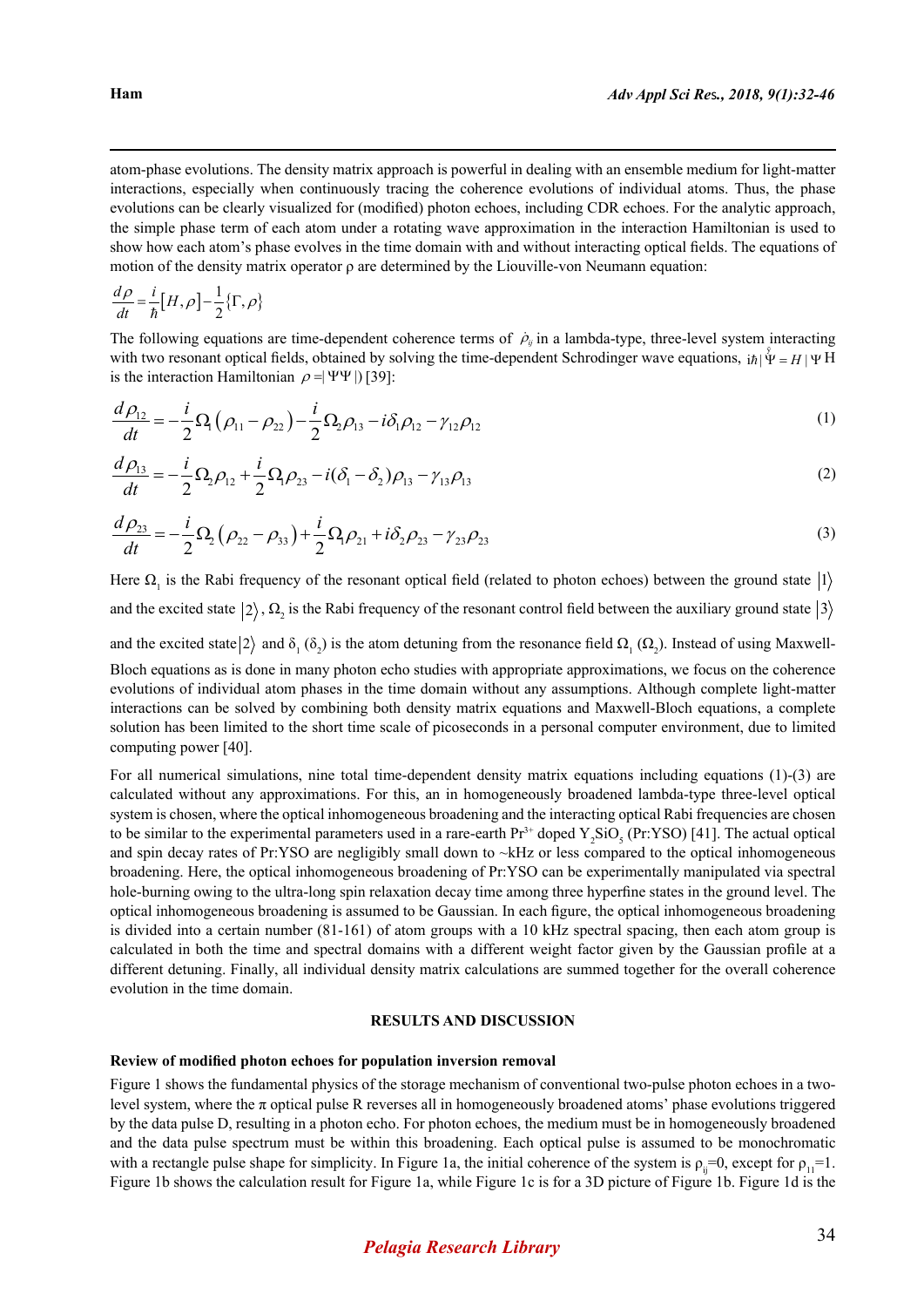

**Figure 1:** Storage mechanism in photon echoes. (a) A schematic of two-pulse photon echoes. The pulse arrival time for D (R) is  $t=5$  (10) with 0.1 us pulse duration. All decay rates are set to zero. Inset: Energy levels of inhomogeneously broadened atoms (FWHM: 340 kHz). (b) Numerical calculations for (a). The photon echo appears at t=15. (c) A 3D color map of (b) for all spectral distributions. (d) A Bloch vector diagram for a detuned atom pair at  $\delta$ <sub>j</sub> =  $\pm$  40 KHZ. The mark 'x' is for the echo timing. (e) and (f) Details of (c) for rephasing during 10.00<t  $\leq$  10.10. (g) Details of (c) for phase grating at t=5.1 (dotted, D), t=10.0 (blue, before R), t=10.1 (red, after R), and t=15.0 (dashed, echo). (h) Details of (c) for population grating  $(\rho_{22})$  at t=5.1 (dotted, D), t=10.05 (blue, middle of R). The green curve is for  $\rho_{11}$  at t=10.05 (middle of R). In the programming the time increment is 0.01 µs, where R is turned on at t=10.01 µs during 10.00  $\leq$  10.10. The time unit is µs. For calculations, 99.55% of the optical inhomogeneous width is divided into 81 groups with 10 kHz spectral spacing

coherence evolutions of a symmetrically detuned atom pair, where the evolution direction is determined by the atom detuning sign from the resonance frequency. The mark 'x' in Figure 1d indicates the photon echo generation position, resulting in a π phase shift. As shown in Figures 1e and 1g, in homogeneously broadened atoms excited by D  $(\pi/2)$ pulse area) induce a phase grating in its spectral domain of the ensemble medium, where the modulation frequency of the phase grating is time-dependent determined by  $1/(t-t_0)$ . By the  $\pi$  pulse of R, this phase grating gains a  $\pi$  phase shift due to population inversion in equation (1), resulting in rephasing (see the color change in Figure 1e).

## $\rho(t)\rho(t)\rightarrow\rho(t)^{*}$

This means that the coherence evolution direction is reversed by R, and thus a photon echo generates as the retrieved coherence for the D-excited ensemble. Thus, phase grating becomes the storage mechanism in two-pulse photon echoes. For multiple data pulses, the echo sequence is obviously reversed by the rephasing mechanism.

When the rephasing pulse R is evenly divided into two (delayed) pulses whose pulse areas are  $\pi/2$  each, the conventional three-pulse photon echo scheme is satisfied [42]. In Figures 1e and 1f, the phase grating at  $t=10.0 \mu s$  just before R is now converted into a population grating by the first half R, at  $t=10.05$  µs. In Figures 1g and 1h (blue curves), the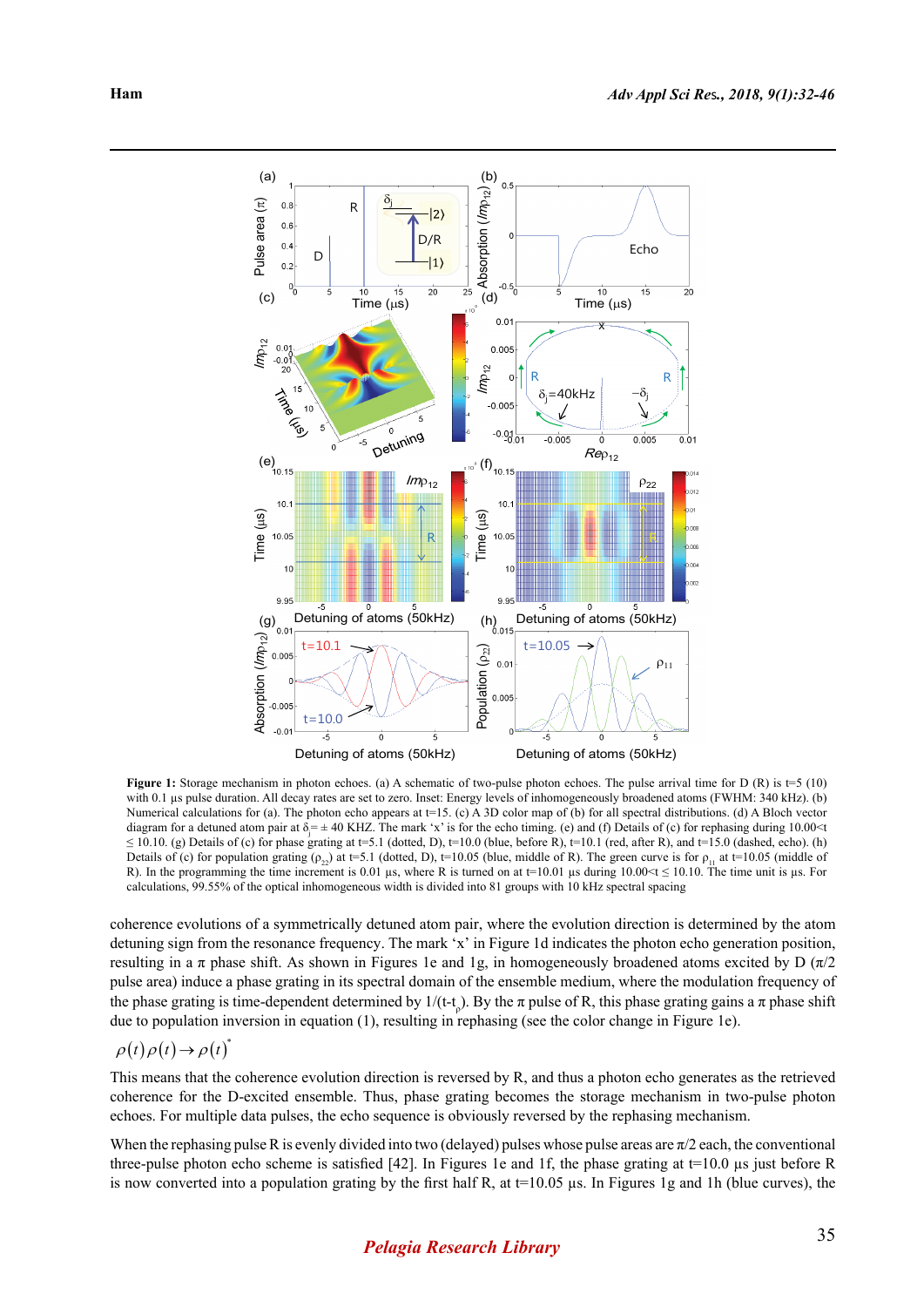modulation frequency is calculated at 200 kHz  $((t-t<sub>D</sub>)<sup>-1</sup>)$  at t=10.0 µs; t-t<sub>p</sub><sup>5</sup> µs. When the second half R interacts, the population grating in Figure 1f switches to the phase grating with a  $\pi$  phase shift (see the color swapping along R in Figure 1e). Here, the important physics is that the coherence conversion between phase and population gratings is reversible. Thus, the population grating becomes the storage mechanism in conventional three-pulse photon echoes, as proven even for quantum memories based on atomic frequency comb (AFC) echoes [22-26]. Here, AFC uses a phase matched population grating constructed and accumulated by many consecutive weak two-pulse sets as a storage medium, where the AFC grating can last up to the spin population relaxation time. Because the data retrieval process in AFC echoes is actually initiated by the READ (the second half of R) pulse in the three-pulse photon echoes, the AFC storage time is limited by the phase grating. Unlike the three-pulse echoes, consecutive quantum data storage (this is actually consecutive READ process) in AFC echoes, therefore, results in the same echo sequence, where the multiple readouts are owing to the accumulated coherence [24]. This is the correct understanding of AFC echoes, where the storage time is too short to be applied for quantum technologies (Figure 1).

In the programming the time increment is 0.01 µs, where R is turned on at  $t=10.01$  µs during 10.00 ≤t ≤ 10.10. The time unit is us. For calculations, 99.55% of the optical inhomogeneous width is divided into 81 groups with 10 kHz spectral spacing.

The first trial to solve the population inversion constraint in conventional photon echoes was done in both a Doppler medium [16] and a non-Doppler medium [17], referred to as CRIB. In the CRIB echo scheme of Figures 2a and 2b, a counter-propagating control pulse set (C1 & C2) excites opposite Doppler shifts on the same moving atoms, where the opposite Doppler shifts resemble a symmetrically detuned atom pair as seen in Figure 1d. This symmetric detuning effect combined together with Rabi flopping-induced coherence conversion mimics the rephasing in photon echoes as shown in Figure 2c [27-30,35]. Thus, a photon echo without population inversion is achieved. In Figure 2f, the opposite Doppler shifts are visualized to show a different mechanism for the time reversal process in Figure 1d. The CRIB mechanism in Figure 2, however, needs to be modified when applied to a solid medium due to no Doppler effects [17]. Here, the population transfer to the third state  $|3\rangle$  results in a storage-time extension up to spin  $T_2$ , where spin  $T_2$  is similar to spin  $T_1$  if the thermal spin bath is frozen, e.g., by applying zero first-order Zeeman field [43] or dynamic decoupling [44]. Moreover, the backward control pulse set satisfies non-degenerate phase conjugation and results in a near perfect retrieval efficiency with a backward echo even in an optically dense medium [16,45] (Figure 2).

The idea of CRIB has been adapted to gradient echoes in a two-level solid medium [18], where reversed dc electrode pairs replace the control pulses in the CRIB technique of Figure 2a, resulting in the same effect as rephasing without population inversion. For this, spectral tailoring is a prerequisite for an optically dense and spectrally narrow solid ensemble. The following opposite gradient electric fields result in rephasing by reversing the sign of detuning in each atom. Unlike conventional photon echoes governed by Beer's law, where there is a severe echo reabsorption problem, CRIB-based modified photon echoes offer very high echo retrieval efficiency [19]. In the gradient echoes, the high echo efficiency is obtained by using the reversed spatial gradient of the atom distribution so that there is no echo reabsorption along the longitudinal axis, as is the case for the backward echo in CRIB. For the storage time extension, the gradient echo is modified by adding a control pulse for the Raman scheme [46,47]. This modified gradient echo technique [20,21], however, never works in a solid ensemble due to spin inhomogeneity necessary for spin rephasing as demonstrated in both slow-light-based quantum memories [38] and resonant Raman echoes [46,47]. Moreover, the off-resonant Raman scheme never satisfies a complete population transfer between the Zeeman states, resulting in very low retrieval efficiency for multimode storage [24].

The third attempt to solve the population inversion problem in photon echoes was done by AFC echoes [22]. The AFC technique is based on population grating in a persistent spectral hole-burning medium composed of at least three energy levels. Unlike the three-pulse photon echoes whose grating is formed by consecutive two pulse pair, a repeated weak two-pulse train renders the population (grating) coherence accumulated, while removing the excited population to an auxiliary third state. Although such accumulated coherence in the ground state grating can enhance the echo efficiency based on Kerr nonlinear optics, there is always a trade-off between data absorption and echo reabsorption, resulting in limited retrieval efficiency far less than 50% [22-26]. Moreover, the AFC [48], to extend the photon storage time in AFC echoes, the same control Rabi pulse pair has been adapted in a forward scheme [25]. However, the modified AFC echo scheme with the  $\pi$ - $\pi$  control Rabi pulses is not correct because of the Rabi flopping-induced coherence inversion as shown in Figure 2e, resulting in an absorptive echo [16,17,46-49]. Here, the control Rabi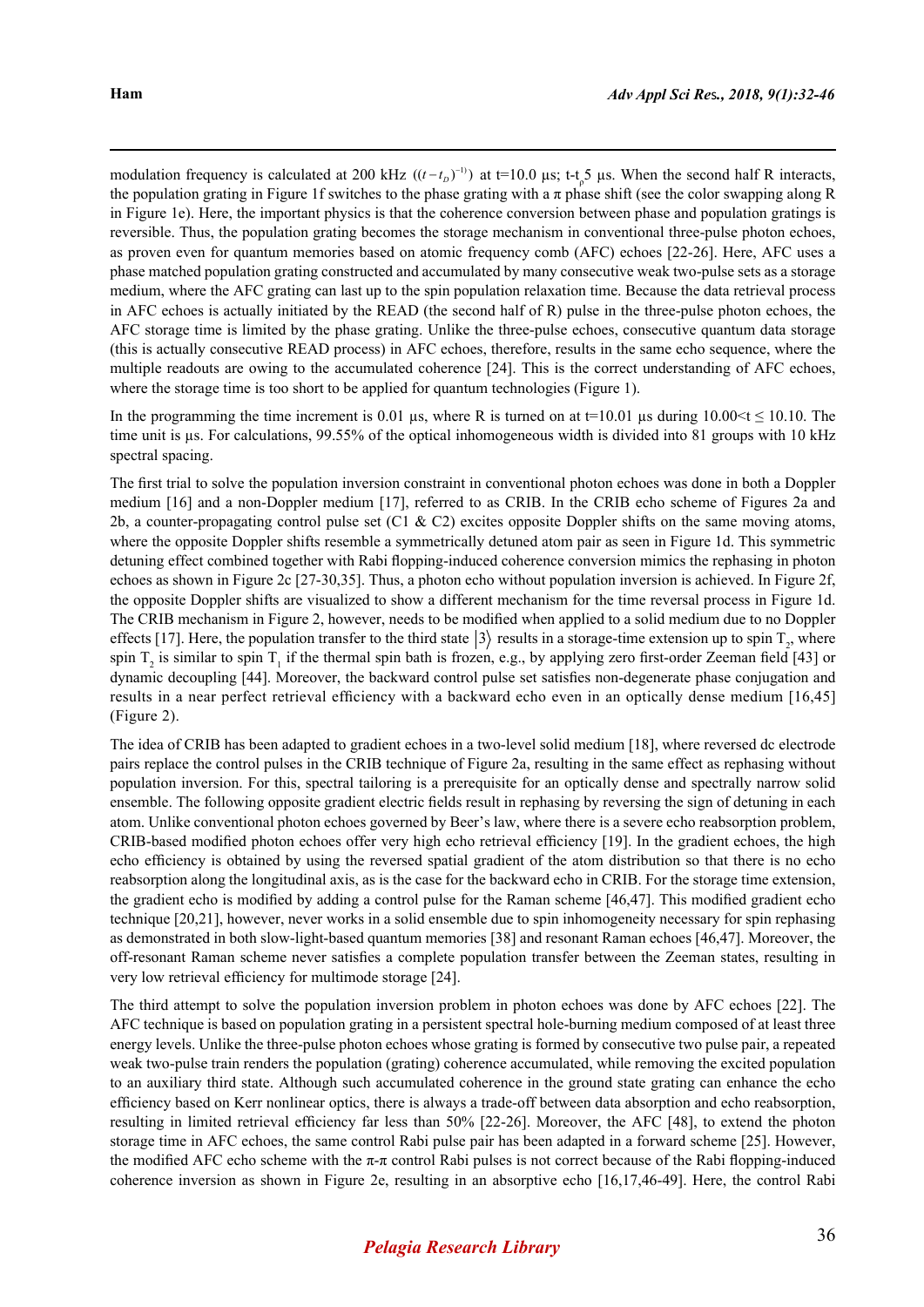flopping-induced coherence inversion has no relation with its propagation directions.

The fourth technique for solving the population inversion problem in photon echoes was presented by CDR echoes [29]. Because each  $\pi$  optical pulse in a two-level system induces a population inversion, double  $\pi$  pulses should fix the inversion problem of DR echoes. To work with the CDR echo protocol for quantum memories, however, the following requirements must be satisfied.

Requirement I: The first echo generated by the first  $\pi$  optical pulse must be killed (erased or silenced) in order to not affect the second echo.

Requirement II: The second echo must be emissive in collective atom coherence.

For the first requirement, a silent echo concept with on-demand phase mismatching between the data and the first echo has been firstly presented [31]. Because a photon echo is a direct result of a macroscopic (or collective) coherent transient effect, an easy way to destroy echo formation is simply to add phase turbulence or to violate the phase matching condition. Such a silent echo can also be obtained by using the dc Stark effect [50,51], magnetic effectbased phase turbulence [52,53] or ac Stark effect [30,54]. Although the first echo e1 is removed, however, the second echo is still absorptive in refs. [31-33,54]. Like the controlled AFC, DR echoes cannot be extracted from the medium, where the echo observations are due to coherence leakage by the Gaussian rephasing pulses [34]. The all-pervasive misunderstandings of coherence in photon echoes and the modified methods mentioned above have motivated in the present paper, and I now present the quantum coherence control for a correct solution of DR echoes that satisfy the second requirement of the CDR echo.

#### **Analytic expression for coherence inversion via control rabi flopping**

Before discussing the CDR echoes, optical Rabi flopping in a resonant Raman system needs to be analyzed with a simple state vector approach using the Schrodinger wave equations. Here, our interest is how the Rabi flopping due to the control pulse C affects the ensemble coherence excited by a data pulse D (Figure 3a). The coherence conversion process between optical and spin states has already been analyzed as a key mechanism in the modified photon echoes for quantum memories [35,47]. In Figure 3, control Rabi flopping-affected optical coherence in a resonant Raman system is analyzed and compared with the results of a two-level system. The two-level system in Figure 3a is simply obtained by setting  $\Omega_c = 0$  and  $\gamma_{23} = \gamma_{13} = 0$ . For this, two different schemes are independently shown in Figure 3b. Figures 3c-3f shows the numerical calculations for Figure 3b. In Part I, the analytical approach is performed using state vector notations in the time-dependent Schrodinger wave equations, and then it is compared with numerical results obtained by solving density matrix equations. In Part II, the physics discussed in Part I is applied to a real system of photon echoes and discussed for the coherence control of echo signals.

### *Part I*

Via the data pulse excitation with Rabi frequency  $\Omega_{\rm p}$  for the first part in Figure 3b, the state vector  $|\Psi(t)|_p$  resulting from atom-field interactions is described by:

$$
|\Psi(t)_D = \cos\left(\frac{\Omega_D t}{2}\right)|1 + i\sin\left(\frac{\Omega_D t}{2}\right)|^2
$$
\nThus, the optical coherence  $\rho_{12} = c_1 c_2^*$  is denoted by  $-i\cos\frac{\Omega_D t}{2} \sin\frac{\Omega_D t}{2} = -\frac{i}{2} \sin\Omega_D t$ , resulting in a Rabi oscillation

with frequency  $\Omega_{\rm p}$  (see the first parts of Figures 3c-3f). The excited state population  $\rho_{22} = c_1 c_2^*$  is described by  $\sin^2\left(\frac{\Omega_b t}{2}\right) = \frac{1}{2} (1 - \cos(\Omega_b t))$ . Therefore, the coherence oscillation frequency exactly matches the population counterpart (see also the numerical results in Figures 3c and 3d.

For a three-level Raman system of Figures 3a (second part of Figure 3b), the state vector  $|\Psi(t)|_R$  is described for the optical Rabi frequencies  $\Omega_{\text{D}}$  and  $\Omega_{\text{C}}$ :

$$
|\Psi(t)|_R = \left| \frac{\left(\Omega_c^2 + \Omega_D^2 \cos\left(\frac{\Omega t}{2}\right)\right)}{\Omega^2} \right| 1 + i \frac{\Omega_D}{\Omega} \sin\left(\frac{\Omega t}{2}\right) 2 + \frac{\Omega_D \Omega_C}{\Omega^2} \left[ \cos\left(\frac{\Omega t}{2}\right) - 1 \right] | 3
$$
\n(5)

Here,  $\Omega_c$  is the Rabi frequency of the pulse C, and  $\Omega$  is the generalized Raman Rabi frequency, where  $\Omega = \sqrt{\Omega_b^2 + \Omega_c^2}$ .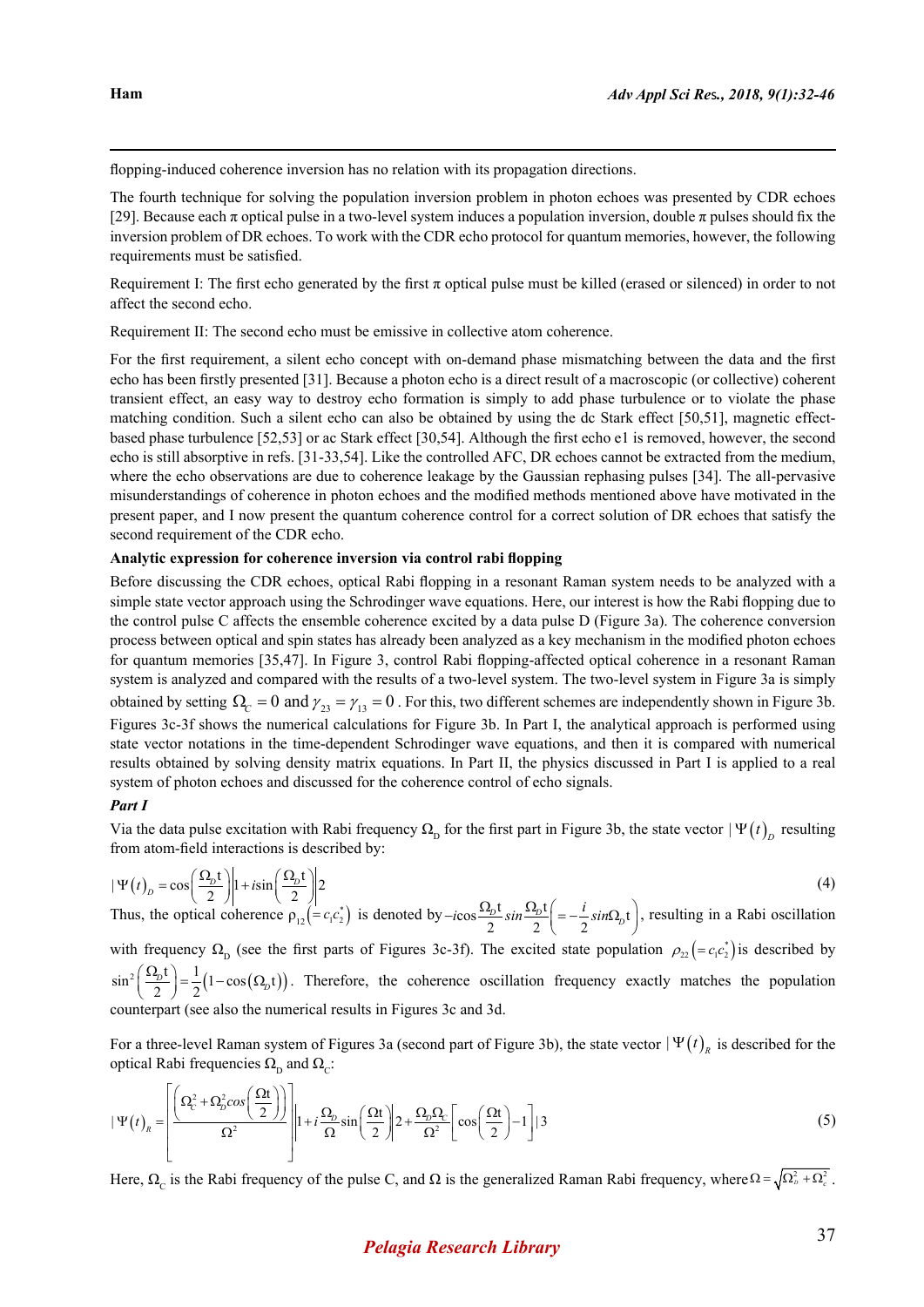

**Figure 2:** Controlled reversible inhomogeneous broadening (CRIB) echoes. (a) and (b) Schematics of CRIB echoes. (c) Numerical results of (b). (d) A 3D plot of (c) for  $\text{Re}\rho_{12}$ . (e) A Bloch vector model for a detuned atom's coherence evolution. (f) A Bloch vector model for a symmetrically detuned atom pair at  $\delta = \pm 50$  kHz with  $\Gamma_{21} = \Gamma_{23} = 5$  kHz. The optical inhomogeneous width is 510 kHz (FWHM). For calculations, 99.55% of the optical inhomogeneous width is divided into 121 groups with 10 kHz spectral spacing. The mark 'x' in (e) and (f) denotes the echo timing. All decay rates are zero, otherwise specified



Figure 3: Direct vs. indirect coherence excitations. (a) and (b) Schematics of atom-light interactions for direct (D only) and indirect (D and C; resonant Raman) coherence excitations. The pulse area of D and Raman is 8π each. (c) and (d) Overall coherence and population oscillations for (b). A 3D color map of (e) *Im*p<sub>12</sub> and (f) p<sub>11</sub>−p<sub>22</sub> for (b). The optical inhomogeneous broadening is 510 kHz (FWHM). Initially all p<sub>ij</sub>=0, except for p<sub>11</sub>=1.<br>For calculations, a total 99.55% of the optical inhomogen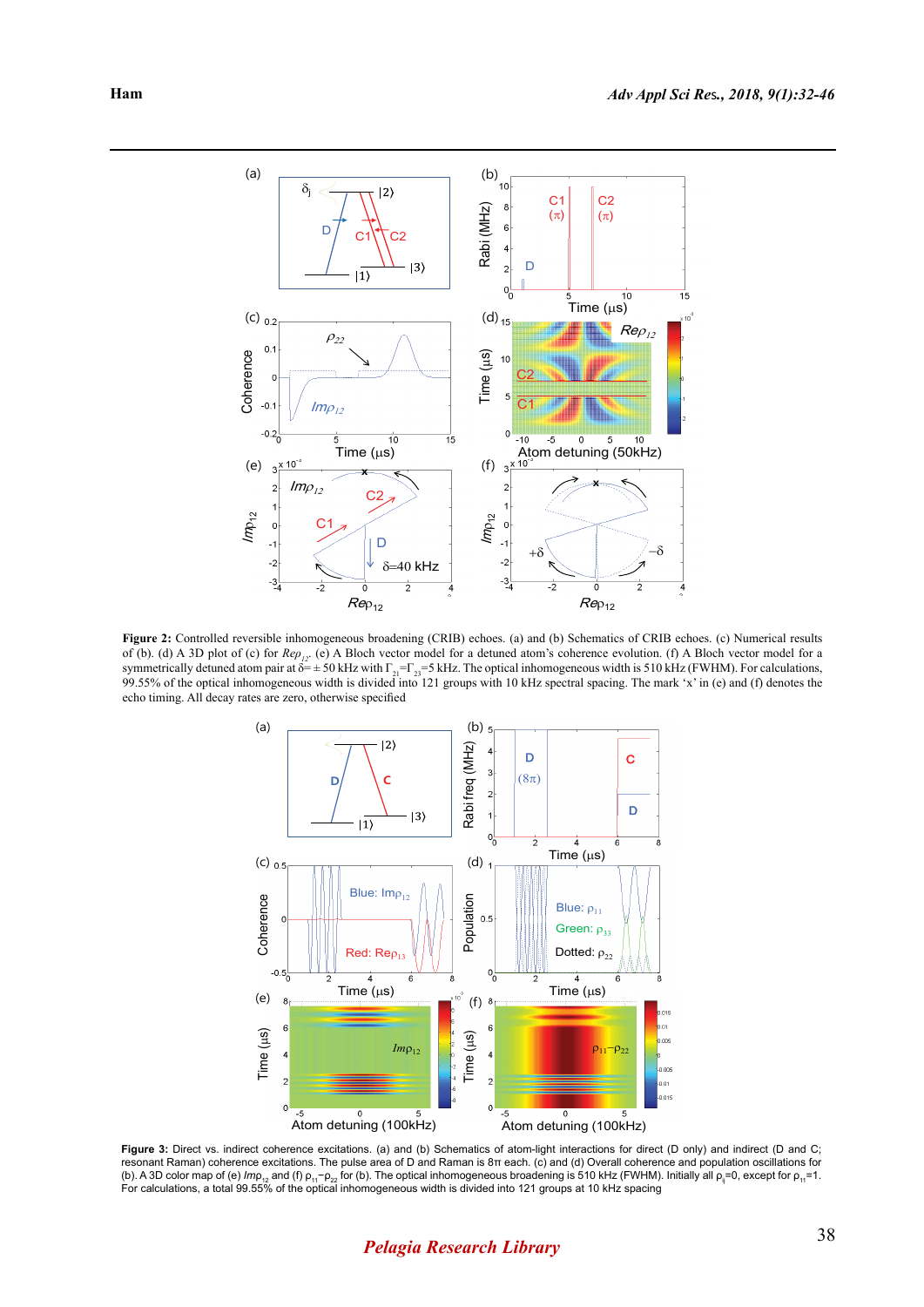For  $\Omega_c \gg \Omega_p$  satisfying the quantum memory condition, the control pulse  $\Omega_c (\sim \Omega)$  in Equation 5 becomes a dominant factor:

$$
|\Psi(t)_R \approx 1 + \frac{\Omega_D}{\Omega} \left[ \cos \left( \frac{\Omega t}{2} \right) | 3 + i \sin \left( \frac{\Omega t}{2} \right) | 2 \right]
$$
 (6)

Thus, the optical coherence  $\rho_{22} = c_1 c_2^*$  in a Raman system is proportional to  $-i\sin{\frac{\Omega_b t}{2}}$ , which has a twice slower oscillation frequency compared with that in a two-level system (see the second parts of Figures 3c-3f). Note that the exact form of  $\rho_{12}$  can be derived from equation 5 as:

$$
\rho_{12}(t) = -i \frac{\Omega_D \left[ \Omega_C^2 + \Omega_D^2 \cos\left(\frac{\Omega t}{2}\right) \right] \sin\left(\frac{\Omega t}{2}\right)}{\Omega^3} \tag{7}
$$

Where,  $\rho_{12}(t) = -i \frac{\Omega_D}{\Omega} \sin \left( \frac{\Omega t}{2} \right)$  for  $\Omega_c \gg \Omega_D$ . On the other hand, the oscillation frequency of the excited state population

 $\rho_{22}$  in equation 5 is the same as that in the two-level system (see also the dotted curve in Figure 3d). Thus, control

Rabi flopping by C for the excited state atoms  $\rho_{22}$  induces a  $\pi$  phase shift in the ensemble coherence  $\rho_{12}$  in a three-level system. Such a coherence inversion has already been discussed in resonant Raman echoes [46,47]. In other words, control pulse-induced (Raman) Rabi flopping inverts the system coherence at every  $2\pi$  of  $\Omega T$  : $|\Psi(t+T)|_p = -|\Psi(t)|_p$ . This control Rabi flopping is also shown in the CRIB case of Figure 2e with Doppler effects. Here, it should be noted that the origin of the coherence inversion via control Rabi flopping belongs to the Raman coherence  $\rho_{13}$  as shown in Figure 3c [35].

### *Part II*

What happens if the pulses D and C in the resonant Raman scheme of Figure 3b are temporally separated? Figure 4 is an extension of Figure 3 for the delayed Raman scheme, which is helpful for understanding CDR echoes. In nonlinear optics, the time delay between the resonant Raman pulses must be shorter than the inverse of the optical inhomogeneous width [55]. This is the direct result of macroscopic coherence for the phase matching condition. However, in the coherent transients such as photon (spin or Raman) echoes, this rule is no longer effective, because rephasing is involved [56] (Figure 4).

The collective (overall) Raman coherence excitation  $\rho_{13}$  in a delayed scheme of Figure 4a is zero at all times due to the delay longer than the inverse of the optical inhomogeneous width. Thus, the  $\gamma^{(3)}$ -dependent nonlinear effect is also nullified. The collective (overall) optical coherence  $\rho_{12}$  decays as a function of the inverse of the optical inhomogeneous broadening  $[1/(510,000\pi)=0.6 \text{ }\mu\text{s}]$ : optical FID. However, individual atoms are independent of the FID, but dependent on the optical homogeneous decay time (Figure 4b). Both optical and spin homogeneous decay rates are set to zero for simplicity. The optical coherence  $\rho_{12}$  of individual atoms oscillates at a twice slower speed in the delayed Raman system (Figures 4b and 4c). Thus, a 2π control pulse C induces coherence inversion ( $ρ_1, → -ρ_1,$ ) as discussed in equations (5) and (6) (Figure 4d). This means that a  $2\pi$  (4 $\pi$ ) control pulse C applied to photon echoes results in an absorptive (emissive) echo, as shown in Figure 4e (see the dotted (solid) curve) [57]. Figure 4f represents that the single  $4\pi$  pulse area of C in Figure 4e can be divided into two control pulses, C1 ( $\pi$ ) and C2 ( $3\pi$ ) [56,57] for the same result. The maximum delay of C2 from C1 is determined by the spin dephasing time [25,56]. There is always trade-off between the echo efficiency and storage time. In the CDR echo with the control Rabi flopping, the storage time can be extended by many orders of magnitude without nearly sacrificing the echo efficiency.

Although the  $2\pi$  (or  $\pi$ - $\pi$ ) control pulse C in Figure 4g gives the same coherence inversion as in CRIB (Figure 2e), the rephased coherence evolution direction does not change in solids, resulting in an absorptive echo. This is the fundamental difference between Doppler [16] and non-Doppler [17] media in the application of control Rabi flopping. Thus, unlike the  $\pi$ -π control pulse sequence in a Doppler medium [16], the same control pulse sequence does not work in a solid medium [17,56,57]. In other words, the controlled AFC echo with a  $\pi$ - $\pi$  control pulse sequence [25] in a solid medium results in an absorptive echo, where AFC is based on a single rephasing scheme of three-pulse photon echoes as discussed already [24,47-49]. The proof of principle of the phase dependent absorptive echo was demonstrated in the resonant Raman scheme [46,47]. Thus, experimental observations of the controlled AFC echoes are simply due to imperfect rephasing by Gaussian control light whose spatial distribution in the transverse mode results in many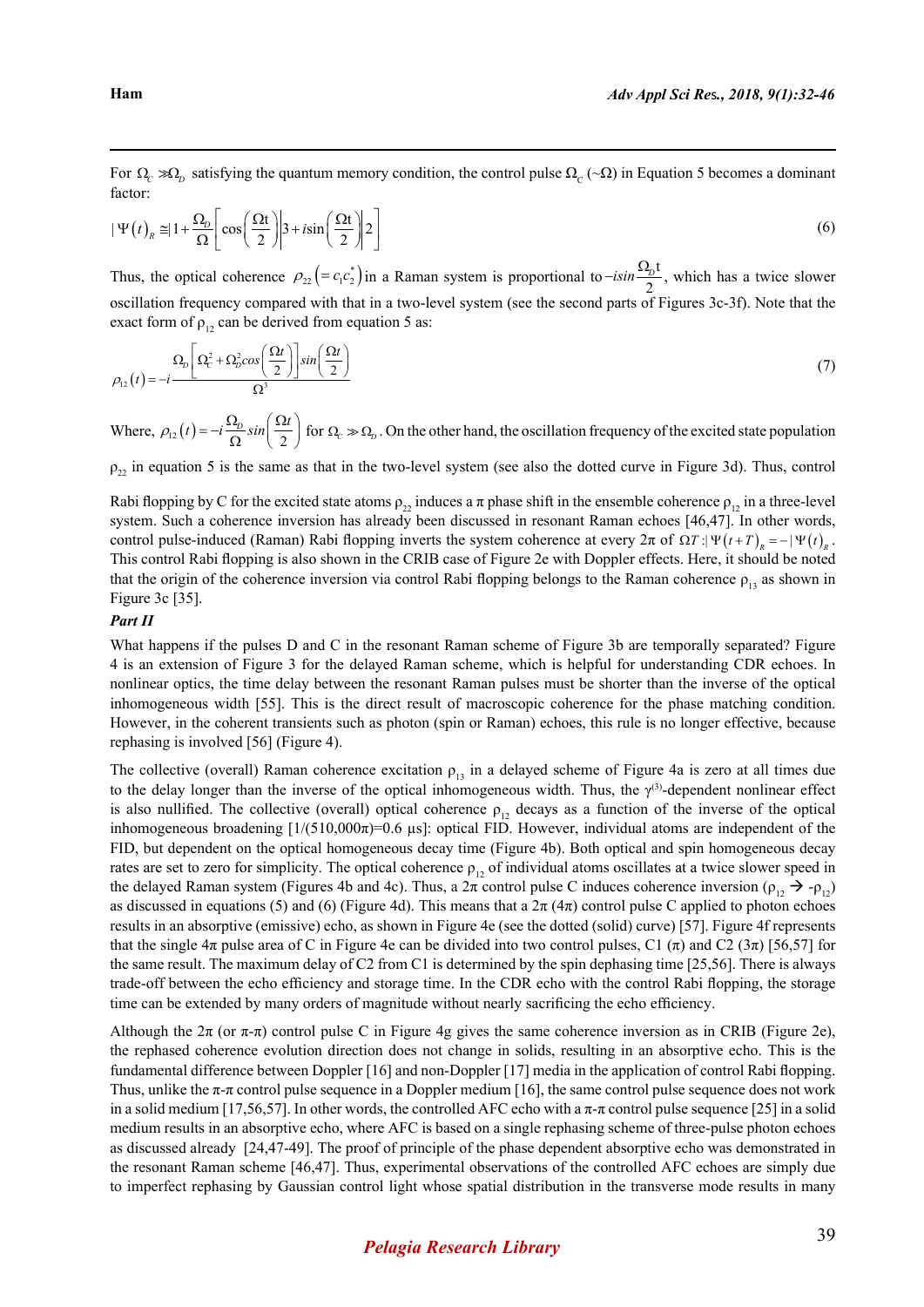different pulse areas [34]. These effects partially violate the atom phase recovery condition of 4nπ of the control Rabi flopping in Figure 4h. Thus, any rephasing pulse area can generate a photon echo experimentally. Only matter is reduced echo efficiency [33]. To solve the absorptive echo problem in Figure 4g (see the mark 'x') [25], another  $2\pi$  control pulse is needed, as shown in Figure 4h. Full analytical expressions have also been presented [58]. With counter-propagating control pulses C1  $(\pi)$  and C2  $(3\pi)$ , the echo direction  $k<sub>E</sub>$  is predetermined backward with respect to  $k\rho(k_E = k\rho = K_{c1} = k_c)$ , satisfying near perfect retrieval efficiency  $\eta_e$  [16,45,59].

 $\eta_e = (1 - e^{-d})^2$ , where *d* is the optical depth.

#### **Ananytic expression for doubly rephased photon echoes: Understanding macroscopic coherence evolution**

A doubly rephased two-pulse photon echo in a two-level system is analyzed in Figure 5. Initially all atoms are in the ground state  $|1\rangle$ :  $\rho_{11} = 1$ ;  $\rho_{12} = 0$ . Figure 5b shows the numerical results, where the first echo e1 and the second echo e2 are opposite in terms of coherence as expected. Figure 5c shows the phase evolution of a  $\delta_j$ -detuned atom. Here, the free evolution after each pulse is described by only the function of its detuning  $\delta_j$  under the rotating wave approximation of the interaction Hamiltonian (unitary evolution):  $\Psi(r,t) = \Psi(r)e^{\pm i\delta_{r}t}$ . For simplicity, let tp=0 and t<sub>p</sub> $t_{\rm p}$  = T where  $t_{\rm z}$  represents the arrival time of pulse z. The detuning  $\pm \delta_j$  is for a symmetrically detuned  $\pm j^{\rm th}$  atom pair from the line center of 2N contributed atoms in an optical inhomogeneous broadening  $\Delta = \sum_{N=1}^{N} g_j$ ;  $g_j$  is a Gaussian weight factor. As shown in Figures 5c and 5d, the first  $\pi$  pulse R (c-d) rephases the individual coherence with a  $\pi$  phase shift at t=t<sub>n</sub>=T and individual atom phase evolutions continue to evolve in the t' time domain (see the interval d-e):



**Figure 4:** Atom phase control in a delayed Raman system. (a) Time-delayed light-matter interactions for the resonant Raman scheme of Figure 3. The pulse area of D and C is 5π/2 and 8π, respectively. (b) Coherence evolution of a detuned atom in (a). (c) A 3D color map of (a). (d) Coherence inversion by a 2π control pulse C in (b). (e) Atom phase control by C. (f) Controlled photon echo with C1(π) and C2(3π). (g) and (h) Bloch vector models for a detuned atom (δ=40 kHz) of (e) and (f), respectively. The mark 'x' is for the echo timing. Optical inhomogeneous broadening is 510 kHz (FWHM). All  $\rho_{\parallel}(t=0)=0$ , except for  $\rho_{11}(t=0)=1$ . All decay rates are zero. For calculations, a total 99.55% of the optical inhomogeneous width is divided into 121 groups at 10 kHz spacing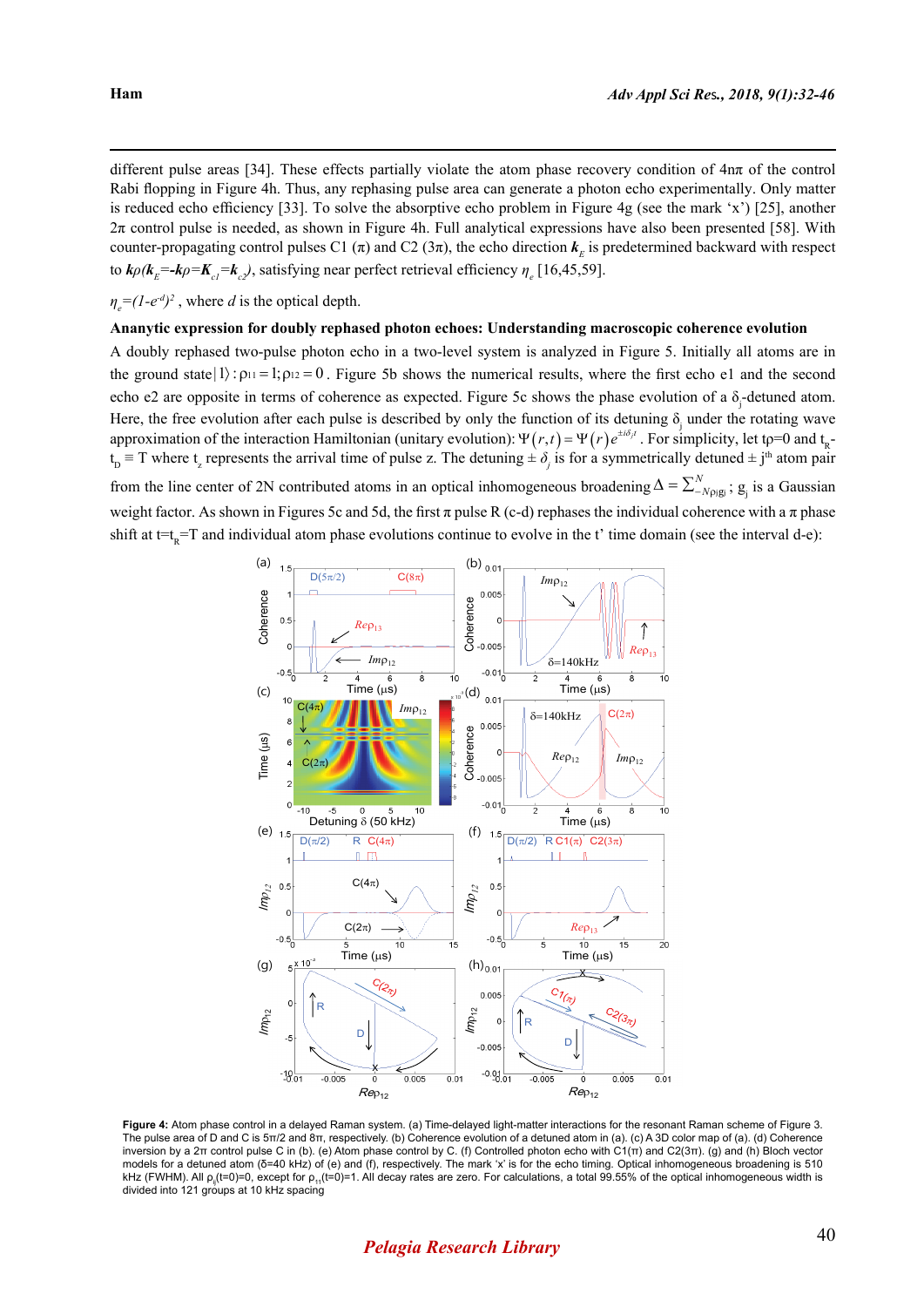$$
e^{\pm i\delta_{j}t}\stackrel{R(\pi)}{\rightarrow}e^{\mp i\delta_{j}T}e^{\pm i\delta_{j}t'}\left(=e^{\pm i\delta_{j}(t'-T)}\right)
$$
\n(8)

Where  $t' = t - t_R$ . Thus, the first echo e1 is generated at  $t = t_R = t_R + T = 2T$  under population inversion. The echo e1 is supposed to be erased so as to not affect the second echo e2 via phase mismatch [31] or controlled phase turbulence [30,32,33,50-54].

The second  $\pi$  optical pulse RR (e-f) in Figures 5c and 5d arrives after e1 at  $t = t_{e1} = t_R + T = 2T$  (or  $t'' = t - (2T + T')$ ), rephases the system coherence again for the first echo e1 and each atom phase evolution continues in the time domain *t*'' (see the interval after f):

$$
e^{\pm i\delta_j(t'-T)} \stackrel{RR(\pi)}{\rightarrow} e^{\mp i\delta_j(T+T'-T)} e^{\pm i\delta_j t''} \left(= e^{\pm i\delta_j(t''-T')} \right)
$$
\n
$$
(9)
$$

Where  $t'' = t - (2T + T')$ .

Thus, the second echo e2 is generated at  $t = t_e = 2(T + T')$  (see the mark 'x') with no population inversion (see the dotted curve in Figure 5b). This final echo e2, however, cannot be extracted from the medium because its macroscopic coherence is absorptive like the data pulse D. For better visualization, the experimental decay parameter  $\gamma$  is included, where the magnitude of e2 at point 'x' is smaller than the data excited coherence at point 'b.' This absorptive echo

e2 is obvious, where double rephasing results in a  $2\pi$  phase shift (i.e., no phase shift):  $\rho(t) \rightarrow \rho(t')^* \rightarrow \rho(t'')$ . Like the

controlled AFC [25] discussed in Figure 4, the DR echoes [31-33] are also absorptive and thus impractical [29]. The observations of the DR echoes [31-33] are also due to the non-uniform pulse area applied to each atom, resulting from the Gaussian light distributed in the transverse spatial mode perpendicular (x- and y-axis) to the beam propagation direction (z-axis) [34]. To fix the absorptive echo e2 in Figure 5b, CDR echoes are introduced in Section E (Figure 5).

### **dc Stark echoes in a double rephasing scheme: An absorptive echo problem**

The dc or ac Stark echo represents a technique for erasing the first echo e1 in DR echoes by using dc or ac Stark-induced phase turbulence, respectively [30,54]. The dc Stark control in the DR scheme of Figure 5 has the advantage of mitigating drawbacks of the gradient echoes [33], in which a persistent spectral holeburning, ultradense and bandwidth-limited optical medium is no longer a prerequisite. The ac Stark echo [30] is much simpler in configuration and has more advantages compared with its dc counterpart, where the dc Stark effect was first observed in two-pulse spin echoes half a century ago [50]. Here, the spin echoes are the magnetic version of photon echoes [60]. In both cases, two unbalanced Stark pulses are inserted across the first rephasing pulse R1, followed by the second rephasing pulse R2. Here "unbalanced" stands for the silencing condition of



**Figure 5:** Double rephasing (DR) photon echoes. (a) A schematic of DR echoes. The pulse sequence is D(π/2), R(π) and RR(π). (b) Numerical simulations of DR echo: t<sub>p</sub>=5; t<sub>R</sub>=10; t<sub>RR</sub>=32; t<sub>e1</sub>=2t<sub>R</sub>+t<sub>p</sub>=15; t<sub>e2</sub>=2t<sub>RR</sub>-t<sub>e1</sub>=2t<sub>R</sub>+t<sub>p</sub>=49 μs. (c) A detuned atom phase evolution at δ<sub>j</sub>=20 kHz. (d) A Bloch vector model for (c). The mark 'o' (x) indicates the timing of echo e1 (e2) in (b). The marks a-b, c-d, and e-f represent for D, R, and RR, respectively. The optical in homogeneous broadening is 680 kHz (FWHM);  $\Gamma_{21} = \gamma_{21} = 1$  kHz;  $\rho_{11}$ (t=0)=1. Each pulse duration is 0.1 µs. For calculations, a total 99.55% of the optical inhomogeneous width is divided into 161 groups at 10 kHz spacing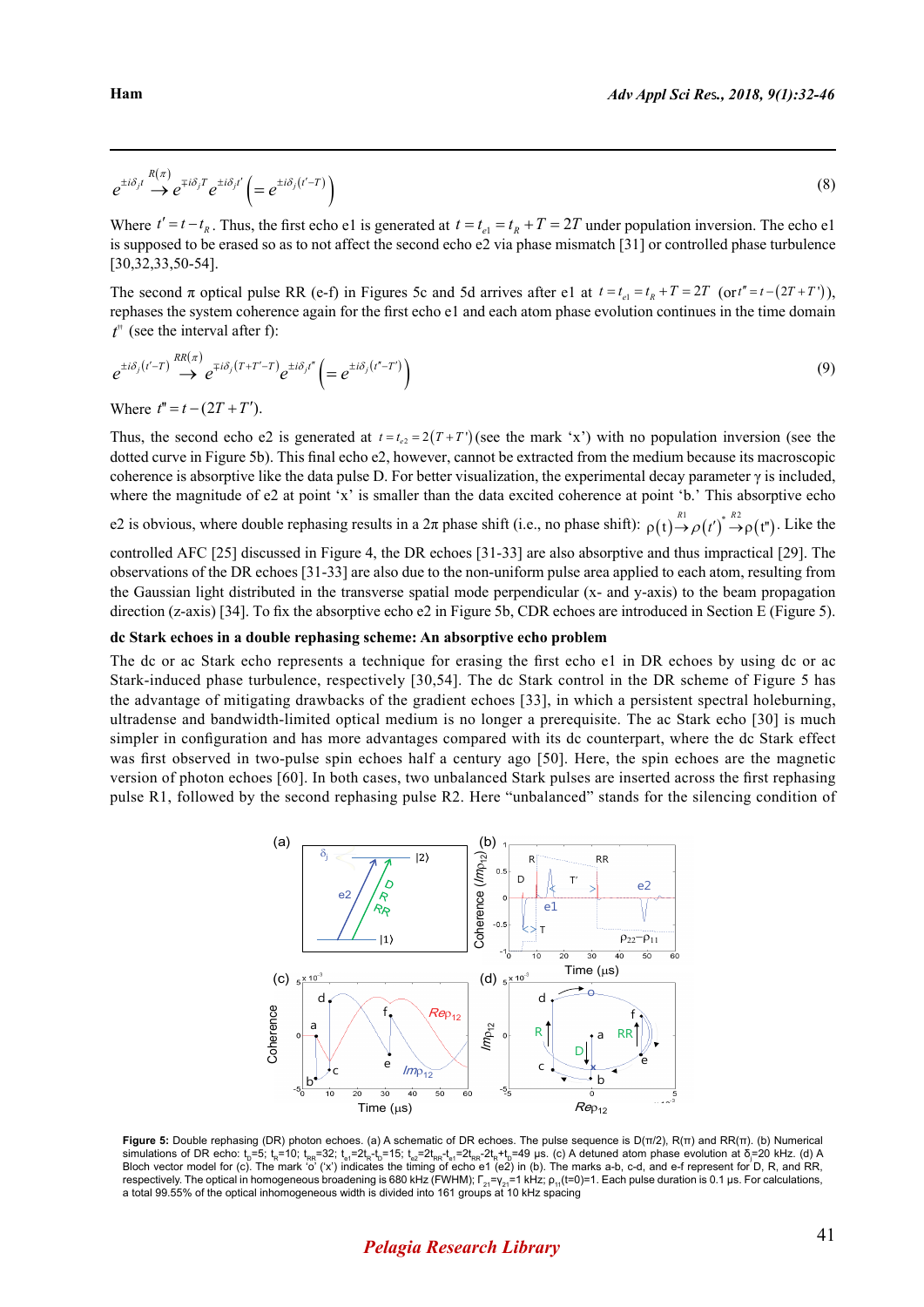the first echo e1, where the second Stark pulse must come after e1 (Figure S4) [30,33]. In the dc Stark case, due to the  $\pm \Delta \omega$  Stark splitting symmetry, the excited atoms (spins) by D are divided into two groups, resulting in fast and slow phase evolutions [61]. Thus, the phase accumulations between the two groups interfere with each other and cancel out under the specific condition of no echo generation [32,50,61]

 $\rho_{12} = \sum \rho_{12}^{(j)} (e^{+i\omega\omega\tau} + e^{-i\omega\omega\tau}) \alpha cos(\omega\omega\tau)$ . The silent echo condition for the first dc Stark shift is  $\Phi_{DC1} = \Delta \omega \tau = (2n-1)\pi/2$ . Interestingly, this silencing echo condition is exactly the same as in the ac Stark case, but in a different mechanism [30].

Because the second dc Stark shift must be the same as the first, their gradient polarity also must be same each other, and thus, it does not affect the phase on the second echo e2. This means that the second echo e2 has the same coherence as the D excited ensemble coherence: absorptive echo. The analytic solution for the dc Stark echoes is:

$$
e^{\pm i\delta_j t} \stackrel{DC1}{\rightarrow} e^{\pm i\delta_j t} \left( e^{-i\Delta\omega_l \tau_1} + e^{+i\Delta\omega_l \tau_1} \right) \stackrel{R1}{\rightarrow} e^{\pm i\delta_j (t-T)} \left( e^{+i\Delta\omega_l \tau_1} + e^{-i\Delta\omega_l \tau_1} \right)
$$
  

$$
\stackrel{DC2}{\rightarrow} \left( e^{+i\Delta\omega_l \tau_1} + e^{-i\Delta\omega_l \tau_1} + e^{+i\Delta\omega_2 \tau_2} + e^{-i\Delta\omega_2 \tau_2} \right) \stackrel{def}{=} e^{+i\delta_j (t-T)} \stackrel{R2}{\rightarrow} e^{\pm i\delta_j (t-T)} \tag{10}
$$

Where,  $t' = t - T$ ,  $t'' = t - t_{R2} = t - (2T + T')$  and  $\Phi_{DC1} = \Phi_{DC2} = \frac{\pi}{2}$ . This result in equation (10) is the same as the doubly rephased echo e2 in equation (9) (see also the mark 'x' in Figure 5d for numerical calculations), whose coherence is absorptive, too.

Here, the detuning signs applied to the atoms by the dc (ac) Stark splitting are predetermined for each atom in a solid, i.e., the Stark fields are applied to the same atom groups without intermixing in rare-earth doped solids [62].

#### **Controlled double rephasing (CDR) echoes**

To solve the three major constraints of population inversion, ultralow retrieval efficiency and short storage time in conventional photon echoes, the CDR echo protocol has been proposed for quantum memory applications [29]. However, the main purpose of the CDR echo is to solve the absorptive echo problem in DR echoes, as seen in Figure 5. The solution model to overcome the ultralow retrieval efficiency and short storage time is given by Kerr  $(\gamma^{(3)})$ nonlinear optics induced by the control Rabi pulses in DR echoes [29]. Figure 6 represents the CDR echoes with the control pulse pair C1 and C2 added to the DR echo scheme, where quantum coherence control for the ensemble phase plays a key role in solving the absorptive photon echo dilemma in various modified photon echo schemes [25,31-33]. Unlike the  $\pi$ −3π control pulse sequence in a single rephasing scheme (Figure 4f) [57], a  $\pi$ -π control pulse sequence is required for the double rephasing scheme for emissive echoes (e2 in Figure 6b).



**Figure 6:** Controlled double rephasing (CDR) echoes. (a) A schematic of CDR echoes, where the control pulses C1 & C2 are added to a DD echo scheme in Figure 5. Pulses D, R, RR, C1, and C2 arrive at t=5, 10, 20, 20.1 and 40 µs. Each pulse duration is 0.1 µs. (b) Numerical calculations of the CDR echo in (a). Each pulse area is π, except for D (0.2π). (c) and (d) A detuned atom phase evolution for δ<sub>j</sub>=20 kHz. The marks a-b, c-d, e-f, f-g, and g-h represent for D, R, RR, C1 and C2, respectively. The mark 'o' ('x') indicates echo e1 (e2). The optical inhomogeneous broadening is 680 kHz (FWHM); Γ<sub>21</sub>=Γ<sub>23</sub>=1 kHz; γ<sub>21</sub>=γ<sub>23</sub>=5 kHz 1 kHz; Γ<sub>32</sub>=γ<sub>32</sub>=0; ρ<sub>11</sub>=1. The control pulse arrival time is t<sub>c1</sub>=20.1 µs and t<sub>c2</sub>=40 µs. The echo timing is t<sub>e2</sub>=2t<sub>RR</sub>-t<sub>e1</sub>+(t<sub>C2</sub>-t<sub>C1</sub>)=44.9 µs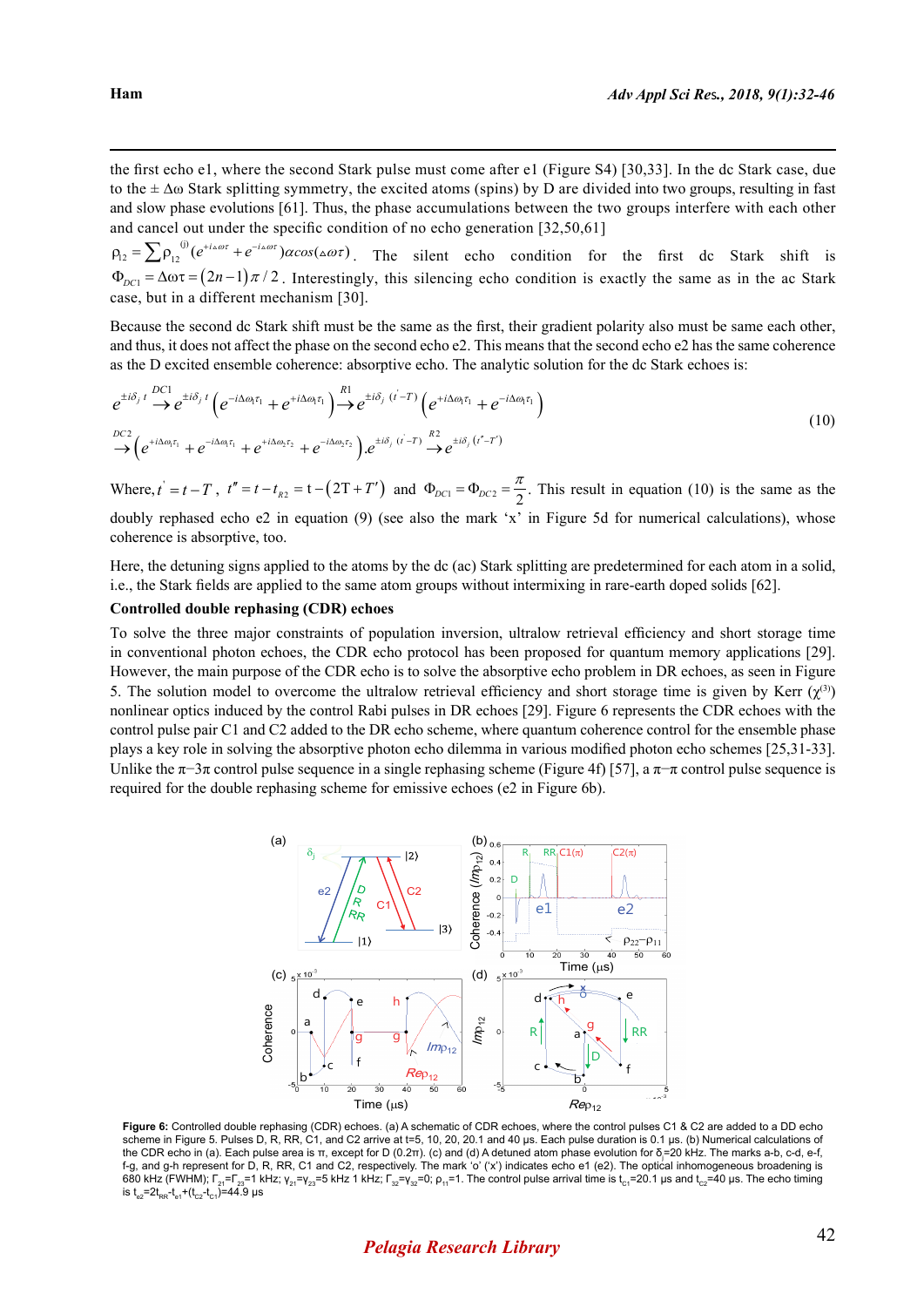| <b>Table 1:</b> Photon echo-based quantum memory protocols |                                                              |                                                |                                     |                    |                                                                                          |                      |
|------------------------------------------------------------|--------------------------------------------------------------|------------------------------------------------|-------------------------------------|--------------------|------------------------------------------------------------------------------------------|----------------------|
| Quantum<br>Memory<br>protocol                              | <b>Mechanism</b>                                             | Storage time                                   | <b>Retrieval</b><br>efficiency (%)  | <b>Advantages</b>  | <b>Disadvantages</b>                                                                     | Ref                  |
| CRIB (2001)                                                | -Doppler shift<br>$-CCC$                                     | Spin T <sub>2</sub>                            | ~100                                | No rephasing pulse | Atomic diffusion (atomic<br>vapors)<br>(solids: rf rephasing)                            | $[16]$<br>$[17]$     |
| Gradient<br>(2008)                                         | -Spectral tailoring<br>-Two levels<br>-Three levels (Raman)  | Optical $T2$<br>Spin T <sub>2</sub><br>(Raman) | < 100<br>$<$ 100 (Raman)            | No rephasing pulse | -Atomic diffusion<br>-Short storage time (10<br>ns <sub>µ</sub> s<br>-Spectral tailoring | [18, 19]<br>[20, 21] |
| AFC (2008)                                                 | -Population grating<br>-Accumulated coherence<br>-Two levels | Optical T <sub>2</sub>                         | 50<br>For multiple<br>storage: $~1$ | No rephasing pulse | -Preparation time $(\sim ms)$<br>-Short storage time                                     | $[22-24, 26]$        |
| Controlled<br>AFC (2010)                                   | -Population grating<br>-Accumulated coherence<br>$-CCC$      | Spin $T2$                                      | 50<br>-For mutimode: $~1$           | No rephasing pulse | -Preparation time (~ms)                                                                  | $[25]$               |
| <sup>†</sup> Optical<br>locking (2009)                     | -Raman echo<br>$-CCC$<br>-Four levels                        | Spin T <sub>1</sub>                            | < 100                               | Ultralong storage  | -Rephasing pulses<br>-Population inversion                                               | $[27]$               |
| CDR (2-pulse)<br>(2011)                                    | -Two pulse echo<br>$-CCC$<br>-NDFWM                          | Spin T <sub>2</sub>                            | ~100                                | Ultralong storage  | Rephasing pulses                                                                         | $[29]$               |
| CDR (3-pulse)<br>(2012)                                    | -Three pulse echo<br>$-CCC$<br>-NDFWM                        | Spin T <sub>1</sub>                            | ~100                                | Ultralong storage  | Rephasing pulses                                                                         | $[28]$               |
| CASE (2017)                                                | -Two pulse echo<br>-NDFWM                                    | Spin T <sub>2</sub>                            | ~100                                | Ultralong storage  | Rephasing pulses                                                                         | $[30]$               |

\*CRIB: Controlled Reversible Inhomogeneous Broadening

\*CCC: Controlled Coherence Conversion (Controlled Rabi flopping)

\*CDR: Controlled Double Rephasing

\*AFC: Atomic Frequency Comb

\*CASE: Controlled ac Stark echoes

\*Operating temperature: ~4K if the medium is a rare-earth doped solid

\* In rare-earth doped solids, optical (Spin)  $T_2$  <ms. With Zeeman (or DD coupling), spin  $T_2$  -spin  $T_1$  (s~min)

\* In atomic vapors (e.g. Rb), optical (Spin)  $T_2$  10 ns ( $\sim$ µs). With paraffin coating, spin  $T_2$  >ms

\* Raman (Controlled) Gradient does not work in rare-earth doped solids due to spin inhomogeneity [20,21]

\*All are multimode in time domain

† The original Optical locking protocol needs to be modified by adapting 3-pulse CDR (discussed elsewhere)

As shown in Figures 6c and 6d, an individual atom's coherence of the DR echo e2 at point 'f' experiences a complete coherence inversion by the control Rabi pulse pair. Thus, the system coherence reaches point 'h' through the point<br>'g,' where the point 'g' represents zero optical coherence:  $e^{\pm i\delta T'} \rightarrow -e^{\pm i\delta T'}$ ;  $T' = t_{RR} - t_{el}$  (Equat optical coherence at 'g' is completely transferred to the spin state by C1:  $\rho_{12} \rightarrow \rho_{13}$ . The coherence evolution after C2 is denoted by  $-e^{\pm i\delta(t''-T')}$ ,

Where,

 $t'' = t - (2T + T' + T_c)$ ,  $T = t_R - t_D$  and  $T_C = t_{C2} - t_{C1}$ 

This means that the coherence  $\rho_{12}(t)$  of echo e2 becomes emissive without population inversion at  $t = 2(T + T') + T_c$ (mark 'x' in Figure 6d).

It should also be noted that the zero optical coherence at point 'g' offers a storage time extension by  $T_c$ , which is determined by the spin phase decay time [16,17,25,29,48,55,56]. The storage time extension up to spin population decay time  $T_1$  can be obtained via zero first-order Zeeman effects [43,63] or dynamic decoupling [44] through freezing the thermal spin bath. Even without magnetic fields or consecutive rf pulses for dynamic decoupling, the spin  $T_1$ limited storage time can also be obtained by an optical locking technique [27,28], where the three-pulse photon echo scheme is required for the DR echo scheme. The control pulse set of C1 and C2 can also be positioned immediately after R but before e1 [58]. For the near unity echo retrieval efficiency, the counter-propagating C1  $(\pi)$  and C2  $(\pi)$ are used for the backward echo  $e^2 ( k_{e2} = -k_D + k_{c1} + k_{c2})$  [16,56]. The echo efficiency based on this Kerr type nonlinearity depends on the spin coherence  $\rho_{13}$ , which is relied upon by the population transfer via the control Rabi pulses. Here, the rephasing pulses R and RR have nothing to do with the four-wave mixing processes for  $k_{\gamma}$  as experimentally demonstrated [56]. Thus, the backward echo in the CDR scheme has angle flexibility applicable to spatial multiplexing in a quantum interface, which is a great benefit in quantum network in the future.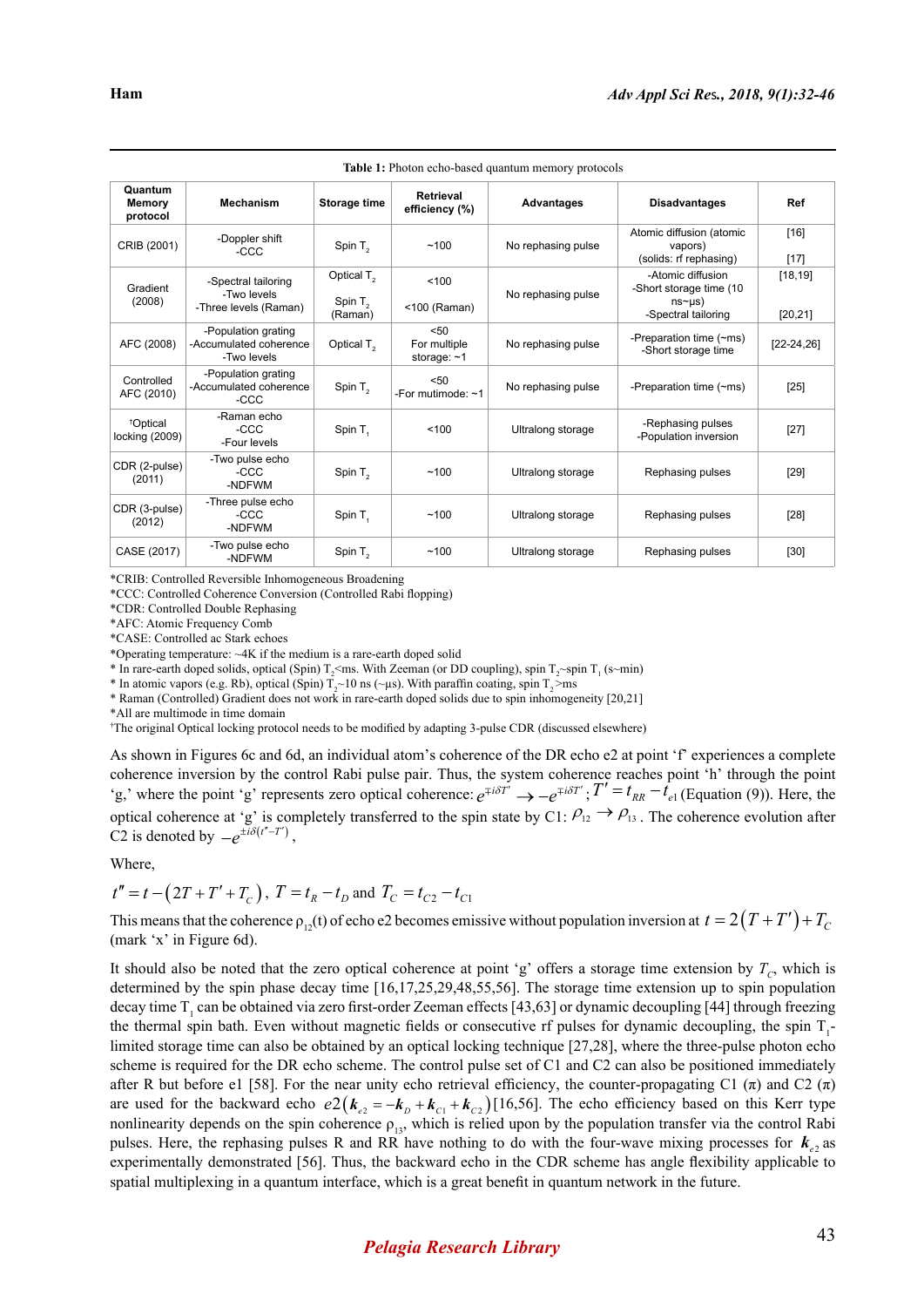#### **CONCLUSION**

Various modified photon echo protocols demonstrated for quantum memory applications were reviewed, analyzed, and discussed to give a clear understanding of collective atom phase control in controlled double rephasing (CDR) echoes. The ensemble phase control via control Rabi flopping between the excited state and an auxiliary third state was analyzed and discussed for the coherence inversion of a photon echo system in order to solve the problem of absorptive echoes in the double rephasing photon echo protocol. Several modified photon echo protocols such as controlled reversible inhomogeneous broadening, atomic frequency comb echoes, and dc/ac Stark echoes were reviewed to demonstrate the fundamental mechanisms (Table 1). Some critical misunderstandings such as absorptive coherence on the echo were discussed. The experimental echo observations in these wrong schemes are, however, due to both the Gaussian shape of control or rephrasing pulses in a transverse spatial mode as well as Beer's law-dependent absorption strength in the axial mode. To solve the inherent absorptive echo problem in the double rephasing scheme, a Rabi pulse set was added for collective atom phase control of the ensemble solid via Raman coherence transfer. As a result, the CDR echo protocol gives near perfect, inversion-free, emissive, and storage time-extended photon echoes for quantum memory applications. Moreover, the backward CDR echo scheme offers a great benefit of spatial multiplexing for multimode spatial quantum interfaces in the future quantum networks. To avoid coherence leakage in an actual apparatus, firstly, the spatial transverse mode of the optical control pulses should be made uniform, and secondly, the Beer's law-dependent absorption strength should be flattened (will be discussed elsewhere). Eventually CDR echoes will pave the road to not only quantum memories applicable to quantum repeaters for long distance quantum communications, but also to scalable qubits for fault-tolerant quantum computing, where the storage time can be extended up to the spin population decay time in the order of minutes in a rare-earth  $Pr<sup>3+</sup>$  doped YSO crystal

#### **ACKNOWLEDGEMENT**

This work was supported by the ICT R&D program of MSIT/IITP (1711042435: Reliable crypto-system standards and core technology development for secure quantum key distribution network).

### **REFERENCES**

- [1] Gisin ON, Ribordy G, Tittel W, Zbinden H, Quantum cryptography. *Rev Mod Phys*, **2002**, 74: 145.
- [2] Jouguet P, Kunz-Jacques S, Leverrier A, Grangier P, Diamanti E. Experimental demonstration of long-distance continuous-variable quantum key distribution. *Nature Photon*, **2013**, 7: 378.
- [3] Curty M, Xu F, Cui W, Lim K, Tamaki, et al. Finite key analysis for measurement-device-independent quantum key distribution. *Nature Commun*, **2014**, 5: 3732.
- [4] Hensen B. Loophole-free Bell inequality violation using electron spins separated by 1.3 km. *Nature*, **2015**, 526: 682.
- [5] Ladd TD, Jelezko F, Laflamme R, Nakamura Y, Monroe C, et al. Quantum computers. *Nature*, **2010**, 464: 45.
- [6] Martinis JM. Qubit metrology for building a fault-tolerant quantum computer. *NPJ Quant Inf*, **2015**, 1: 15005.
- [7] Nigg D, Müller M, Martinez EA, Schindler P, Hennrich M, et al. Quantum computations on a topologically encoded qubit. *Science*, **2014**, 345: 302.
- [8] Bernien H. Probing many-body dynamics on a 1-atom quantum simulator. *arXiv*, **2017**, 17: 579-584.
- [9] Mons T. 14-Qubit entanglement: Creation and coherence. *Phys Rev Lett*, **2011**, 106: 130506.
- [10] Duan LM, Lukin MD, Cirac JI, Zoller P. Long-distance quantum communications with atomic ensembles and linear optics. *Nature*, **2001**, 414: 413.
- [11] Sangouard N, Simon S, de Riedmatten H, Gisin N. Quantum repeaters based on atomic ensembles and linear optics. *Rev Mod Phys*, **2011**, 83: 33.
- [12] O'Brien JL. Optical quantum computing. *Science*, **2007**, 318: 1567.
- [13] Briegel HJ, Browne DE, Dür W, Raussendorf R, Van den Nest M. Measurement based quantum computation. *Nature Phys*, **2009**, 5: 19.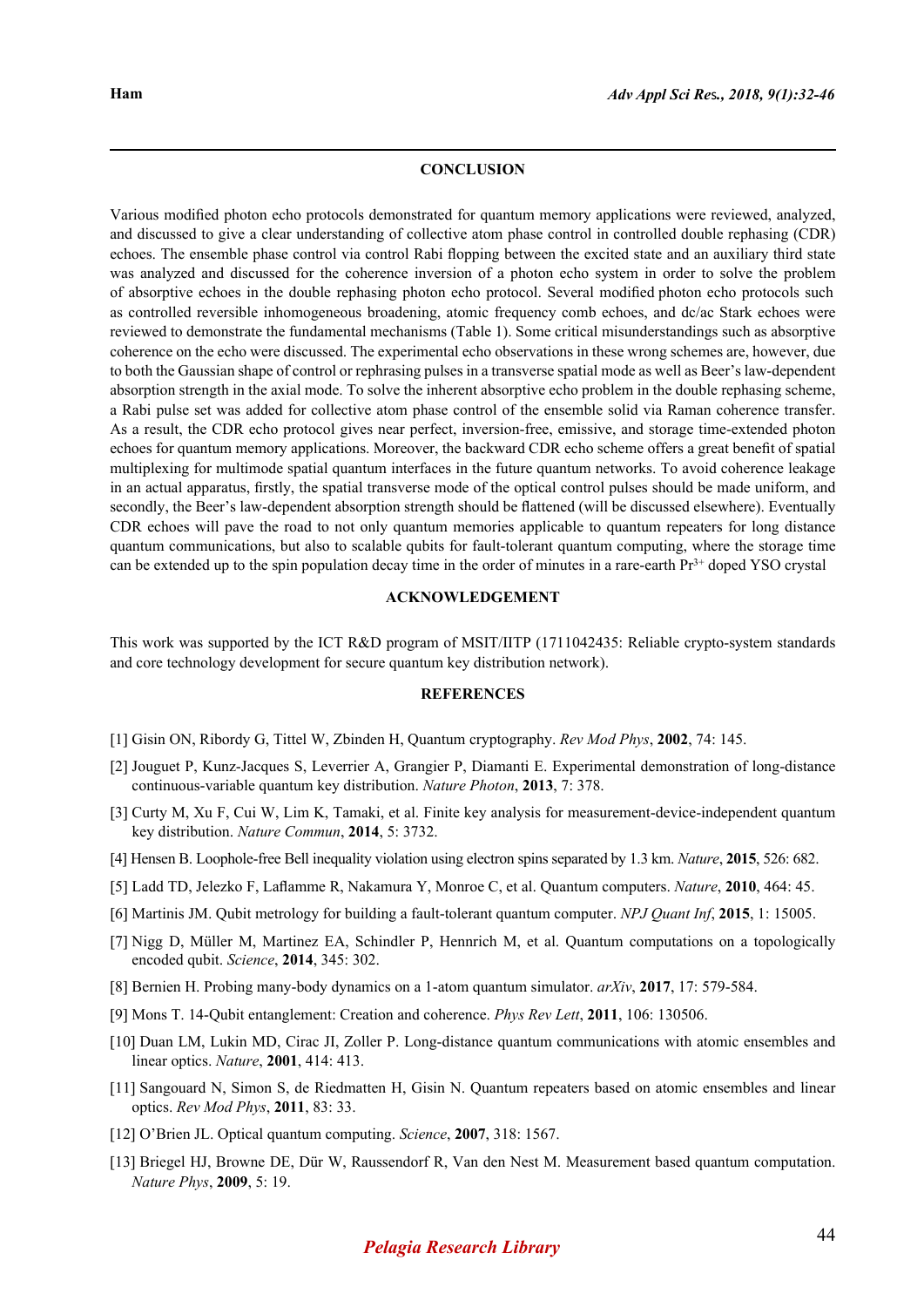- [14] Choi KS, Deng H, Kimble HJ. Mapping photonic entanglement into and out of a quantum memory. *Nature*, **2008**, 452: 67.
- [15] Kurnit NA, Abella ID, Hartmann SR. Observation of a photon echo. *Phys Rev Lett*, **1964**, 13: 567.
- [16] Moiseev SA, Kröll S. Complete reconstruction of the quantum state of a single-photon wave packet absorbed by a Doppler-broadened transition. *Phys Rev Lett*, **2001**, 87: 173601.
- [17] Moiseev SA, Tarasov VF, Ham BS. Quantum memory photon echo-like techniques in solids. *J Opt B Quantum Semiclass Opt*, **2003**, 5: S497.
- [18] Hetet G, Longdell JJ, Alexander AL, Lam PK, Sellars MJ. Electro-optic quantum memory for light using twolevel atoms. *Phys Rev Lett*, **2008**, 100: 023601.
- [19] Hedges MP, Longdell JJ, Li Y, Sellars MJ. Efficient quantum memory for light. *Nature*, **2010**, 465: 1052.
- [20] Hosseini M, Sparkes BM, Hetet G, Longdell JJ, Lam PK, et al. Coherent optical pulse sequencer for quantum applications. *Nature*, **2009**, 461: 241.
- [21] Hosseini M, Sparkes BM, Campbell G, Lam PK, Buchler BC. High efficiency coherent optical memory with warm rubidium vapour. *Nature Commun*, **2011**, 2: 174.
- [22] de Riedmatten H, Afzelius M, Staudt MU, Simon C, Gisin N. A solid-state light-matter interface at the singlephoton level. *Nature*, **2008**, 456: 773.
- [23] Saglamyurek E, Sinclair N, Jin J, Slater JA, Oblak D, et al. Broadband waveguide quantum memory for entangled photons. *Nature*, **2011**, 469: 512.
- [24] Usmani I, Afzelius M, de Riedmatten H, Gisin N, Mapping multiple photonic qubits into and out of one solidstate atomic ensemble. *Nature Commun*, **2010**, 1: 12.
- [25] Afzelius M, Usmani I, Amari A, Lauritzen B, Walther A, et al. Demonstration of atomic frequency comb memory for light with spin-wave storage. *Phys Rev Lett*, **2010**, 104: 040503.
- [26] Zhong T. Nanophotonic rare-earth quantum memory with optically controlled retrieval. *Science*, **2017**, 10: 1126.
- [27] Ham BS. Ultra-long quantum optical data storage using an optical locking technique. *Nature Photon*, **2009**, 3: 518.
- [28] Ham BS. Coherent control of collective atom phase for ultra-long, inversion-free photon echoes. *Phys Rev A*, **2012**, 85: 031402.
- [29] Ham BS. Atom phase controlled noise-free photon echoes. *arXiv*, **2011**, 1: 5480.
- [30] Ham BS. A controlled ac Stark echoes for quantum memories. *Sci Rep*, **2017**, 7: 7655.
- [31] Damon V, Bonarota M, Louchet-Chauvet A, Chanelière T, Le Gouët JL. Revival of silenced echo and quantum memory for light. *New J Phys*, **2011**, 13: 093031.
- [32] Arcangeli A, Ferrier A, Goldner PH. Stark echo modulation for quantum memories. *Phys Rev A*, **2016**, 93: 062303.
- [33] McAuslan DL, Ledingham PM, Naylor WR, Beavan SE, Hedges MP, et al. Photon-echo quantum memories in an inhomogeneously broadened two-level atoms. *Phys Rev A*, **2011**, 84: 022309.
- [34] Ham BS. Gaussian beam-caused imperfect rephasing in photon echo-based quantum memories. *arXiv*, **2017**, 1: 04291.
- [35] Ham BS. Investigation of quantum coherence excitation and coherence transfer in an inhomogeneously broadened rare-earth doped solid. *Opt Exp*, **2008**, 16: 5350.
- [36] Hau LV, Harris SE, Dutton Z, Behroozi H. Light speed reduction to 17 m/s in an ultracold atomic gas. *Nature*, **1999**, 397: 594.
- [37] Philips DF, Fleischhauer A, Mair A, Walsworth RL, Lukin MD. Storage of light in atomic vapor. *Phys Rev Lett*, **2001**, 86:783.